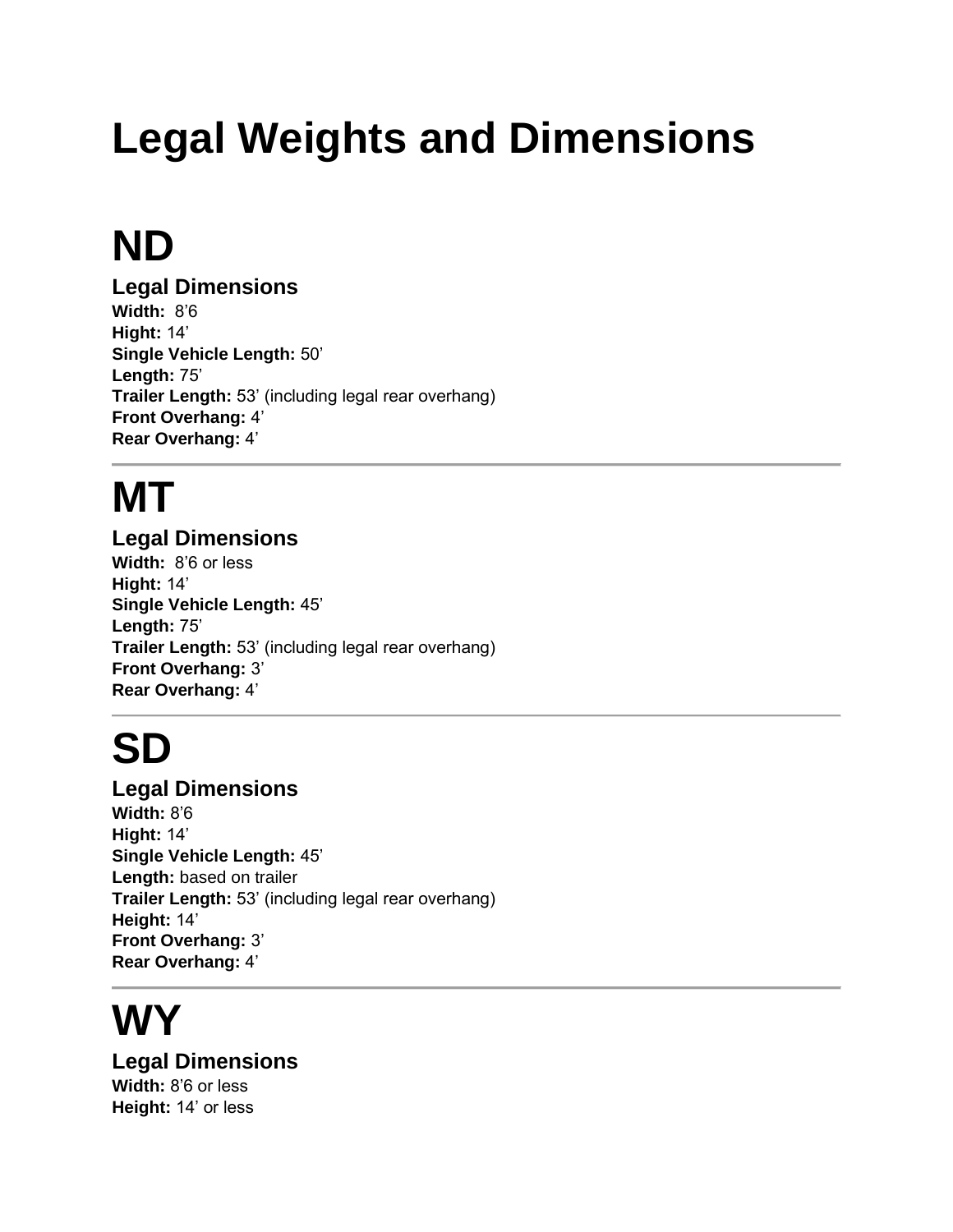**Single Vehicle Length:** 60' **Length:** 81' or less **Trailer Length:** 60' (including legal rear overhang) **Front Overhang:** 4' **Rear Overhang:** 4'

### **NE**

#### **Legal Dimensions**

**Width**: 8'6 **Height:** 14' **Single Vehicle Length:** 40' **Length:** Based on trailer length **Trailer Length:** 53' (including legal rear overhang) **Front Overhang:** 3' **Rear Overhang:** 4'

### **KS**

**Legal Dimensions Width**: 8'6 **Height:** 14' **Single Vehicle Length:** 45' **Length:** Based on trailer length **Trailer Length:** 59'6 **Front Overhang:** 3' **Rear Overhang:** 4'

### **CO**

**Legal Dimensions Width:** 8'6 **Height:** 14' **Single Vehicle Length:** 45' Length: based on trailer length **Trailer Length:** trailer 57'4 or less (including legal rear overhang) **Front Overhang:** 4' **Rear Overhang:** 10'

### **OK**

**Legal Dimensions Width**: 8'6 **Height:** 14' (13'6 on county roads)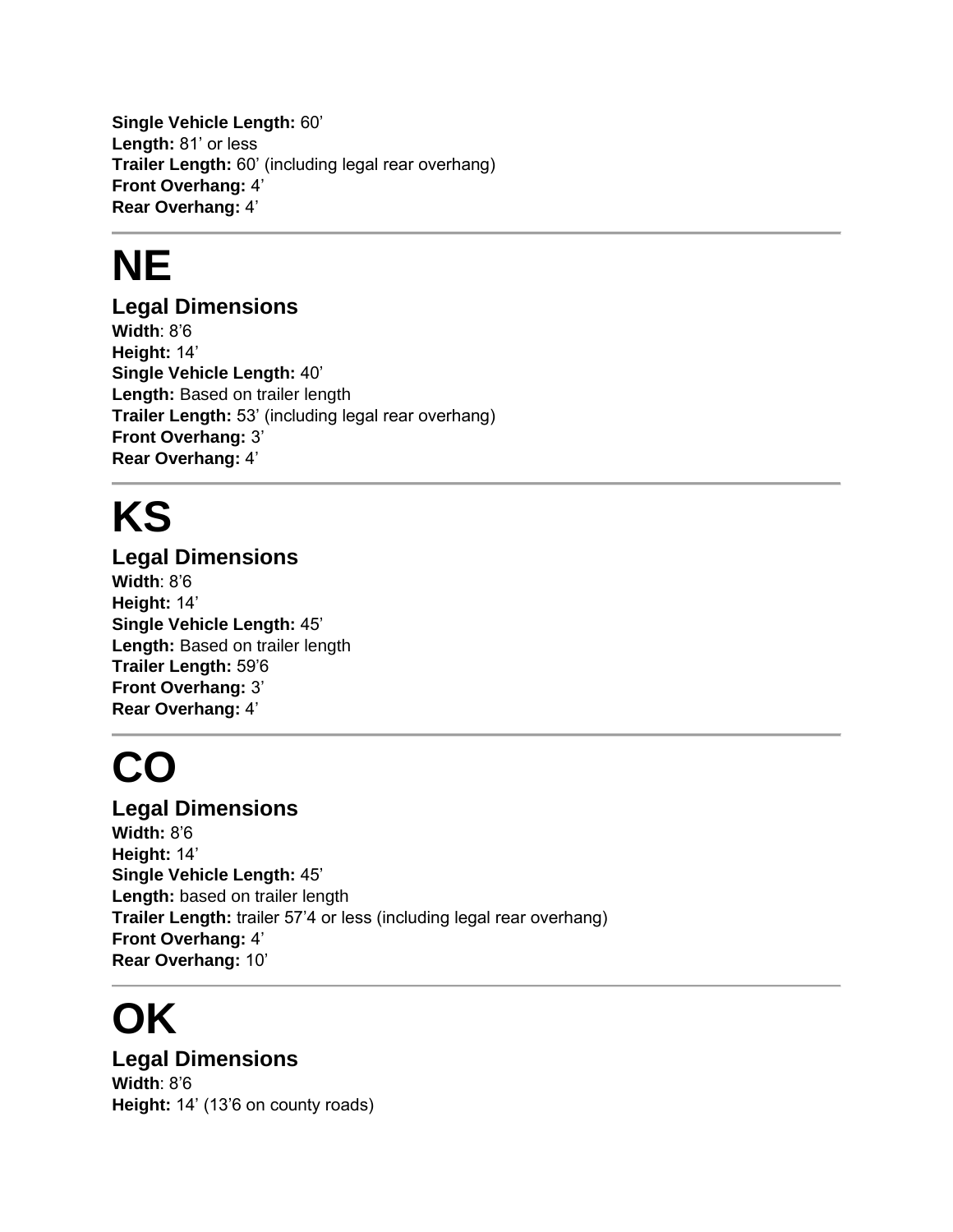**Single Vehicle Length:** 45' **Length:** 75' (Interstate & US Hwys) 70' (OK Hwys) **Trailer Length:** 53' (Interstate & US Hwys) 59'6 (OK Hwys) **Front Overhang:** 3' **Rear Overhang:** 4'

# **TX**

#### **Legal Dimensions**

**Width:** 8'6 **Total Length:** Determined by trailer length **Trailer Length:** 59' (including legal rear overhang) **Height:** 14' **Front Overhang:** 4' **Rear Overhang:** 8'

# **NM**

#### **Legal Dimensions**

**Width:** 8'6 **Single Vehicle:** 45' **Length:** based on trailer length on interstate and US highways **Length:** 65' on NM State Highways **Trailer Length:** 57'6 (including legal rear overhang) **Height:** 14' **Front Overhang:** 3' **Rear Overhang:** 7'

# **LA**

**Legal Dimensions Width:** 8'6 **Single Vehicle Length:** 45' **Total Length:** Based on trailer length on designated truck routes (see map link) **Total Length:** 65' on non-designated roads (see map link) **Trailer Length:** 59'6" including legal rear overhang **Height:** 14' on designated truck routes (see map link) **Height:** 13'6 on non-designated roads (see map link) **Front Overhang:** xxx **Rear Overhang:** xx

### **AR Legal Dimensions**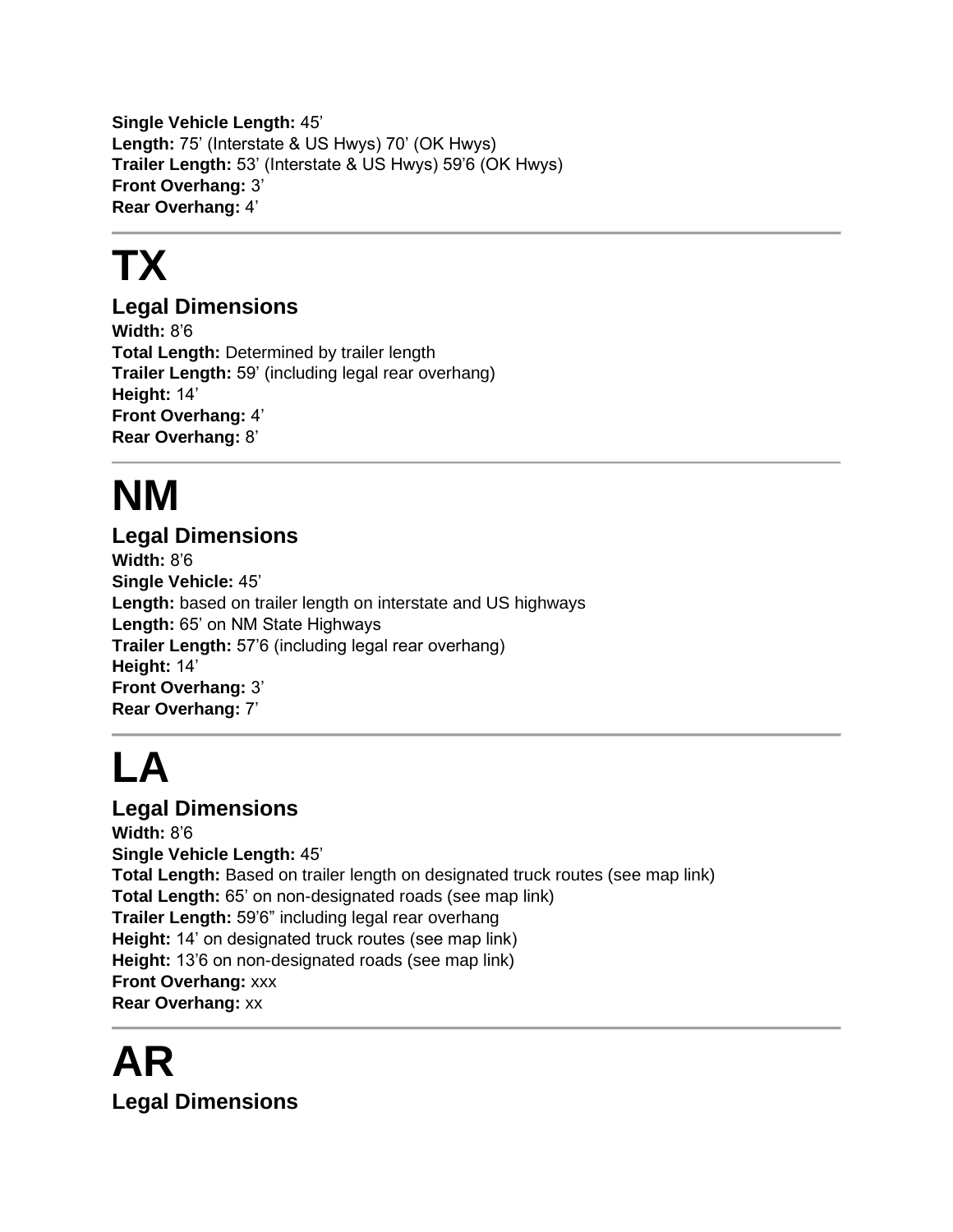**Width:** 8'6 or less **Single Vehicle:** 45' Length: based on trailer length **Trailer Length:** 53'6 (including legal rear overhang) **Height:** 14' **Front Overhang:** 3' **Rear Overhang:** 4'

### **MO**

**Legal Dimensions** (see map link below – additional commercial zone limits) **Width:** 8'6 on designated truck routes (see map link) **Width:** 8' on non-designated truck routes (see map link) **Single Vehicle Length:** 45' **Total Length:** Based on trailer length **Trailer Length:** 53' (including legal rear overhang) **Height:** 14' on designated truck routes (see map link) **Height:** 13'6 on non-designated highways (see map link) **Front Overhang:** 3' **Rear Overhang:** 4'

### **IL**

#### **Legal Dimensions**

**Width:** 8'6 **Single Vehicle Length:** 42' **Total Length:** 65' **Trailer length:** 53' (including legal rear overhang) **Height:** 13'6 **Front Overhang:** 3' **Rear Overhang:** 4'

# **IN**

#### **Legal Dimensions**

**Width:** 8'6 or less **Height:** 13'6 or less **Single Vehicle Length:** 40' Length: based on trailer length **Trailer Length:** 53' (including legal rear overhang) **Front Overhang:** No set maximum – see legal length for single vehicle (40') **Rear Overhang:** No set maximum – see legal length for trailer (w/ load – 53')